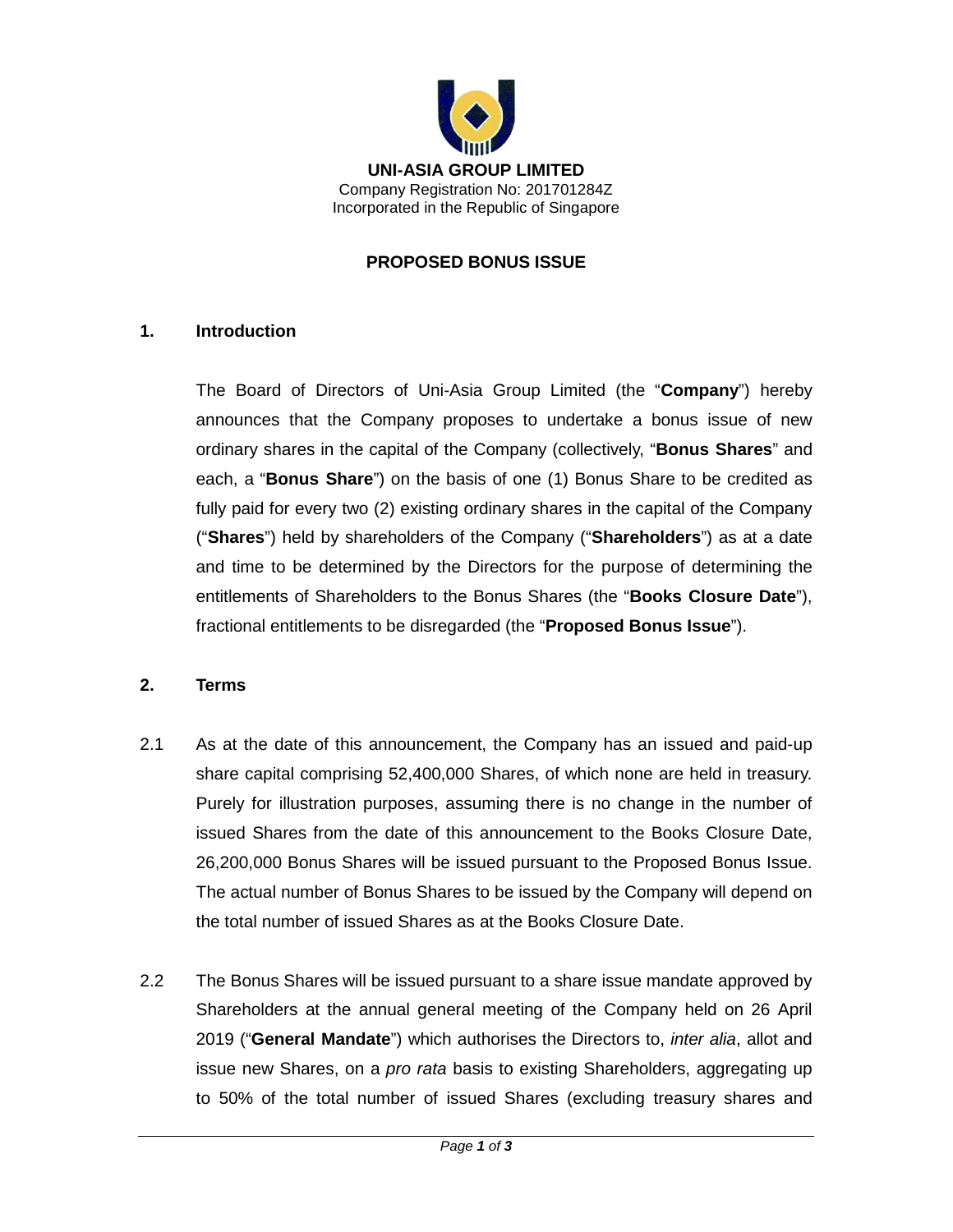subsidiary holdings) at the time of passing of the resolution approving the General Mandate. The total number of issued Shares (excluding treasury shares and subsidiary holdings) as at 26 April 2019 was 52,400,000. As at the date of this announcement, the Company has not issued any Shares under the General Mandate. Accordingly, the maximum number of Shares that the Company may allot and issue to existing Shareholders on a *pro rata* basis under the General Mandate is 26,200,000 Shares. The proposed issue of 26,200,000 Bonus Shares falls within the maximum number authorised by the General Mandate.

- 2.3 The Bonus Shares will be issued as fully paid, at nil consideration and without capitalisation of the Company's reserves. The Bonus Shares, when allotted and issued, will rank *pari passu* in all respects with the then existing issued Shares and with each other, except that the Bonus Shares will not be entitled to such dividends, rights, allotments and other distributions the record date of which falls before the date of allotment and issue of such Bonus Shares.
- 2.4 The Bonus Shares will be issued to Shareholders whose names appear in the register of members of the Company or who have Shares entered against their names in the depository register as at the Books Closure Date on the basis of the number of such Shares registered in their names or standing to the credit of their securities accounts as at the Books Closure Date. Notice of the Books Closure Date will be given at a later date, after the necessary approvals for the Proposed Bonus Issue have been obtained.

## **3. Rationale**

The Company is undertaking the Proposed Bonus Issue to further increase the issued share capital base of the Company, to encourage trading liquidity of the Shares and to give due recognition to Shareholders for their continuing support for the Company.

## **4. Approval**

The Proposed Bonus Issue is subject to the receipt of the approval-in-principle of the Singapore Exchange Securities Trading Limited (the "**SGX-ST**") for the dealing in, listing of and quotation for the Bonus Shares on the Official List of the